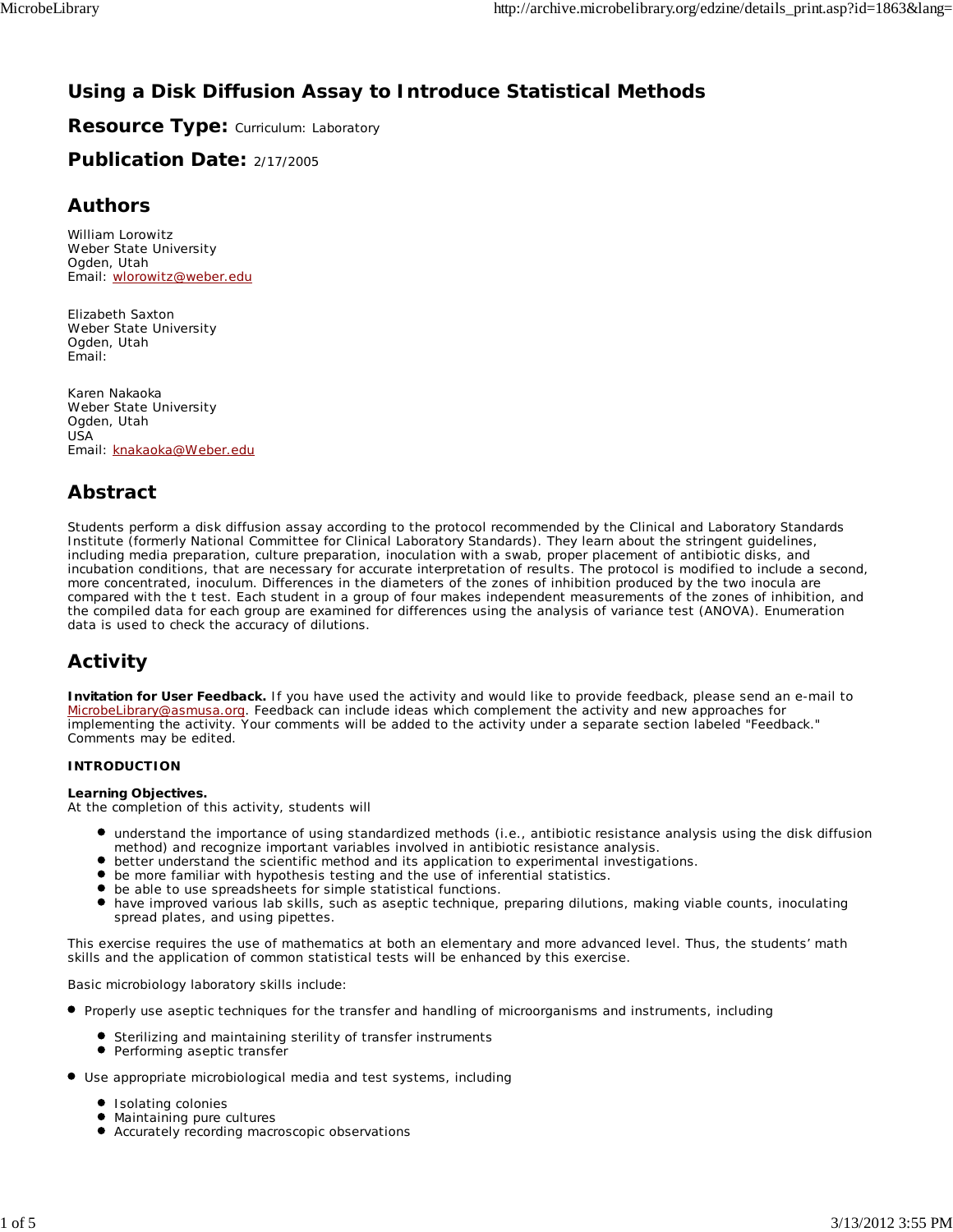- Estimate the number of microbes in a sample using serial dilution techniques, including
	- **•** Correctly choosing and using pipettes and pipetting devices
	- Correctly spreading diluted samples for counting
	- Estimating appropriate dilutions
	- $\bullet$ Extrapolating plate counts to obtain the correct CFU or PFU in the starting sample
- Use standard microbiology laboratory equipment correctly, including
	- Using the standard metric system for weights, lengths, diameters, and volumes
	- **•** Lighting and adjusting a laboratory burner
	- $\bullet$  Using an incubator

#### **Background.**

Students should have basic knowledge of and skills with aseptic techniques and dilutions. Students should have a working familiarity with algebra. Experience with spreadsheets would be beneficial but is not essential.

#### **PROCEDURE**

#### **Materials.**

(per group of four students)

- 32 Mueller-Hinton agar plates
- **Sterile cotton swabs**
- 1-ml sterile pipettes
- Sterile tubes
- **•** Test tube racks
- Overnight culture of *Escherichia coli* on tryptic soy agar
- *E. coli* culture adjusted to 0.5 McFarland standard
- Tubes of sterile saline for dilutions (4 x 9.9 ml, 6 x 9.0 ml, plus some for adjusting culture to McFarland standards)
- McFarland standards (0.5, 1, 2, 4)  $\bullet$
- $\bullet$ Gentamicin antibiotic disks (GM10)
- Sulfamethoxazole-trimethoprim antibiotic disks (SXT)
- $\bullet$ Forceps
- 95% ethanol in a beaker
- **•** Bunsen burner
- Vortex
- $\bullet$ Ruler or caliper
- Magnifier
- Sterile bent (L-shaped) plastic rods (i.e., hockey sticks)
- Ice in small buckets or beakers

#### **Instructor and Lab Preparation**.

Although the Clinical and Laboratory Standards Institute (CLSI, formerly the National Committee for Clinical Laboratory Standards) documents can be used to obtain this protocol (5), most manufacturers, such as Becton Dickinson BBL whose products were used in this exercise, enclose the standardized protocol as a package insert along with their antibiotic disks  $(2).$ 

- 1. Sterilize and prepare all media and materials at least one day before the exercise.
- 2. On the day before the exercise, inoculate a streak plate of tryptic soy agar (or any other nonselective medium) with *E. coli*, one per group plus one for you. Incubate overnight at 37<sup>o</sup>C.
- 3. Prepare at least one set of McFarland standards (0.5, 1, 2, 4) per lab (6). On the day of the lab or prior to that, let each group know the experimental cell density that they will make (1, 2, or 4 McFarland standard). Let them know that they will be using the experimental culture they make for comparison with a control culture, adjusted to the 0.5 McFarland standard, that you will provide.
- 4. Just prior to the lab, prepare tubes of E. coli with turbidity equal to the 0.5 McFarland standard by suspending colonies in sterile saline. Make enough of the cell suspension so that each group will have 5 ml of the inoculum. Each group of students will prepare the other inoculum to the McFarland standard assigned to them.

### **Student Version.**

#### *Day 1 (Inoculations)*

- 1. Divide into groups of four students each.
- 2. Each group will be given a culture diluted to 0.5 McFarland standard. This is the cell concentration recommended in the Clinical and Laboratory Standards Institute (CLSI) protocol and will be considered the control culture in this experiment. You will also be assigned another cell concentration based on the McFarland standard (1, 2, or 4) and will need to make the appropriate suspension from an *E. coli* plate culture using sterile saline. Aseptically transfer colonies from the plate into a tube of sterile saline, vortexing after each addition until the colony is completely dispersed. Continue adding cells until the turbidity of your suspension matches the appropriate McFarland standard. (Hint: looking at a line of print through the standard and the cell suspension is a good way to compare the density.) The cell suspension you make will be considered the experimental culture. Keep both cultures on ice to inhibit growth and keep cell concentrations from changing during the course of the experiment.
- Each group will need two tubes of 9.9-ml sterile saline and three tubes of 9-ml sterile saline to enumerate each of 3. the two cell cultures. (Four tubes of 9.9-ml and six tubes of 9-ml saline, total.) Label each series of tubes with the culture density (0.5 McFarland and your other density). Label the first 9.9-ml tube  $10^{-2}$  and the second 9.9-ml tube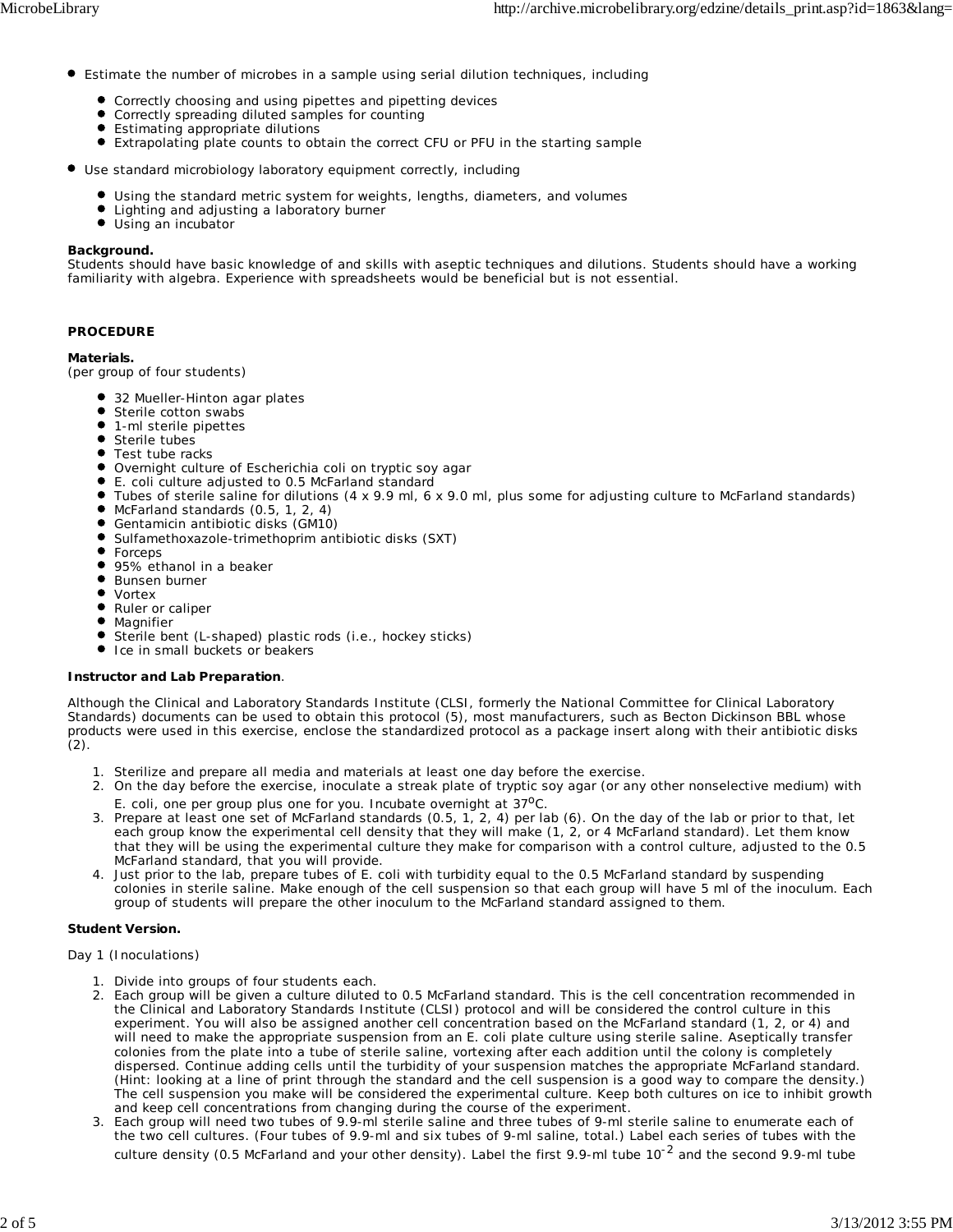10<sup>-4</sup>. Label the three 9-ml tubes 10<sup>-5</sup>, 10<sup>-6</sup>, and 10<sup>-7</sup>. These tubes will be used to dilute the control and experimental culture to make inocula for spread plates.

- Plate counts should be performed by diluting the two cultures with the saline dilution blanks (step 3, above). Start by 4. transferring 0.1 ml from the control culture to the tube marked "10<sup>-2</sup>" using good aseptic technique, then vortex that dilution. Using a new, sterile pipette, transfer 0.1 ml from the 10<sup>-2</sup> dilution to the tube marked "10<sup>-4</sup>" and vortex that tube. Transfer 1 ml from the "10<sup>-4</sup>" tube to the tube labeled "10<sup>-5</sup>." Continue in this manner, inoculating the last two dilutions. Repeat this entire process with the experimental culture.
- 5. Use your dilutions to inoculate spread plates in order to determine the viable cell count in your cultures. For the control culture and experimental cultures adjusted to the 1 McFarland standard, inoculate duplicate plates each with 0.1 ml from the  $10^{-4}$ ,  $10^{-5}$ , and  $10^{-6}$  dilutions. With the experimental cultures adjusted to the 2 or 4 McFarland standard, inoculate duplicate plates each with 0.1 ml from the 10<sup>-5</sup>, 10<sup>-6</sup>, and 10<sup>-7</sup> dilutions. Use a sterile hockey stick to spread the inoculum over the entire surface of the plate, using a fresh hockey stick for each dilution with each culture.
- For the disk diffusion assay, each group should swab 10 Mueller-Hinton agar plates from the control culture. Repeat 6. this, inoculating 10 more Mueller-Hinton agar plates from the experimental culture. Swabbing should be done by following the CLSI protocol (2, 5):
	- A. Dip a sterile cotton swab into the appropriate liquid culture.
	- B. Press the swab against the inside of the tube to squeeze out excess fluid.
	- C. Lightly rub the swab over the entire surface of the Mueller-Hinton plate.
	- D. Rotate the plate  $60^0$  and swab the surface a second time.
	- E. Rotate the plate  $60^{\circ}$  and swab the surface a third and final time.
	- F. Roll the swab on the agar around the inside edge of the plate.

You can use the same swab to inoculate every plate in the series but you must dip it in the liquid culture before swabbing each plate. Be sure to properly dispose of the cotton swab following inoculation.

After 5 minutes, but no more than 15 minutes, the two different antibiotic disks should be placed on the agar surface 7. of each of the 10 plates from each culture, at least 24 mm from each other and 10 mm from the edge of the plates, and tapped down with sterile forceps. (Placement may be done using an automatic dispenser or by using loose disks in a sterile petri plate, placing the disks with sterile forceps.) Sterilize forceps by dipping the tips in 95% ethanol and igniting the ethanol by rapid passage through a flame. (Keep the tip pointed down, away from the ethanol reservoir, and do not hold the forceps in the flame!) Invert the plates and incubate at  $37^{\circ}$ C for 18 hours.

#### *Day 2 (Record data)*

- 1. After 18 hours, the plates with the antibiotic disks should be removed from the incubator, and the diameters of the zones of inhibition should be measured in mm by each student in the group (i.e., four sets of measurements for the control culture and four sets of measurements for the experimental culture). The use of a magnifier, such as those on colony counters, greatly improves accuracy. Record the results in your lab notebook and share your data with the other members of your group.
- 2. Count the colonies on the enumeration plates, recording your counts. Calculate the viable cell concentration in the two McFarland cultures and determine if their ratio matches the ratio between the McFarland values for the cultures.

#### *Day 3 (Analyze data)*

- 1. Determine if the sizes of the zones of inhibition with the two McFarland cultures are the same or different for each antibiotic using the *t* test. Typical student data is shown in Table 1. This can be done manually using a calculator or with a spreadsheet (recommended, see Appendix). The null hypothesis (no difference between the diameters of the zones of inhibition for different concentrations of *E. coli* in the inocula) is accepted if the calculated *t* value is less than the critical *t* value with an alpha of 0.5 and 18 degrees of freedom. A one-tailed test is appropriate since a higher concentration of *E. coli* may produce a zone of inhibition that is equal to or smaller than a zone resulting with a lower concentration of cells. Thus the critical value of *t* is 1.734.
- 2. Determine if the individual measurements of the zones of inhibition made by each group member are the same or different for each antibiotic using ANOVA. Student data for a control culture with trimethoprim-sulfamethoxazole is shown in Table 2. The null hypothesis that there is no significant difference between measurements of the diameter of the zones of inhibition made by different students is accepted if the calculated *F* value is less than the critical *F* value with an alpha value of 0.5 and 3 degrees of freedom, that is 2.866.

#### **Instructor Version.**

1. *Lecture background.* Antibiotic resistance is becoming an ever-increasing concern. Thus, the ability to accurately assess the level of resistance of clinical isolates is of great importance, ultimately affecting patient outcome. Antibiotic resistance testing using the disk diffusion technique was developed in the 1940s soon after the discovery of the first antibiotics. In 1966, Bauer et al. (1) published their paper which helped standardize this protocol. Today, CLSI provides periodic updates of this protocol (5) and tables (4) so when performing this assay results are reproducible from day to day and from lab to lab if using the same isolate and the same antibiotics. That is, if the directions are followed, the same results will always be obtained with the same isolate, regardless of where or when the analysis is performed.

In this exercise we have modified the CLSI disk diffusion assay so that various concentrations of the inoculum are used in addition to the standard inoculum concentration. After incubation for each inoculum, the diameter of the zone of inhibition of each antibiotic disk is measured. Comparisons are made of the effect of inocula concentration on the diameter of the zone of inhibition. By testing this variable (i.e., different concentrations of inocula) we hope to show the importance of following a standardized protocol and to illustrate the use and the value of statistical analysis in microbiology. The null hypothesis, that is the hypothesis of no difference, is that the diameters of the zones of inhibition will be the same regardless of *E. coli* concentration in the inocula. The hypothesis is tested using the *t* test. In addition, each student in the group measures the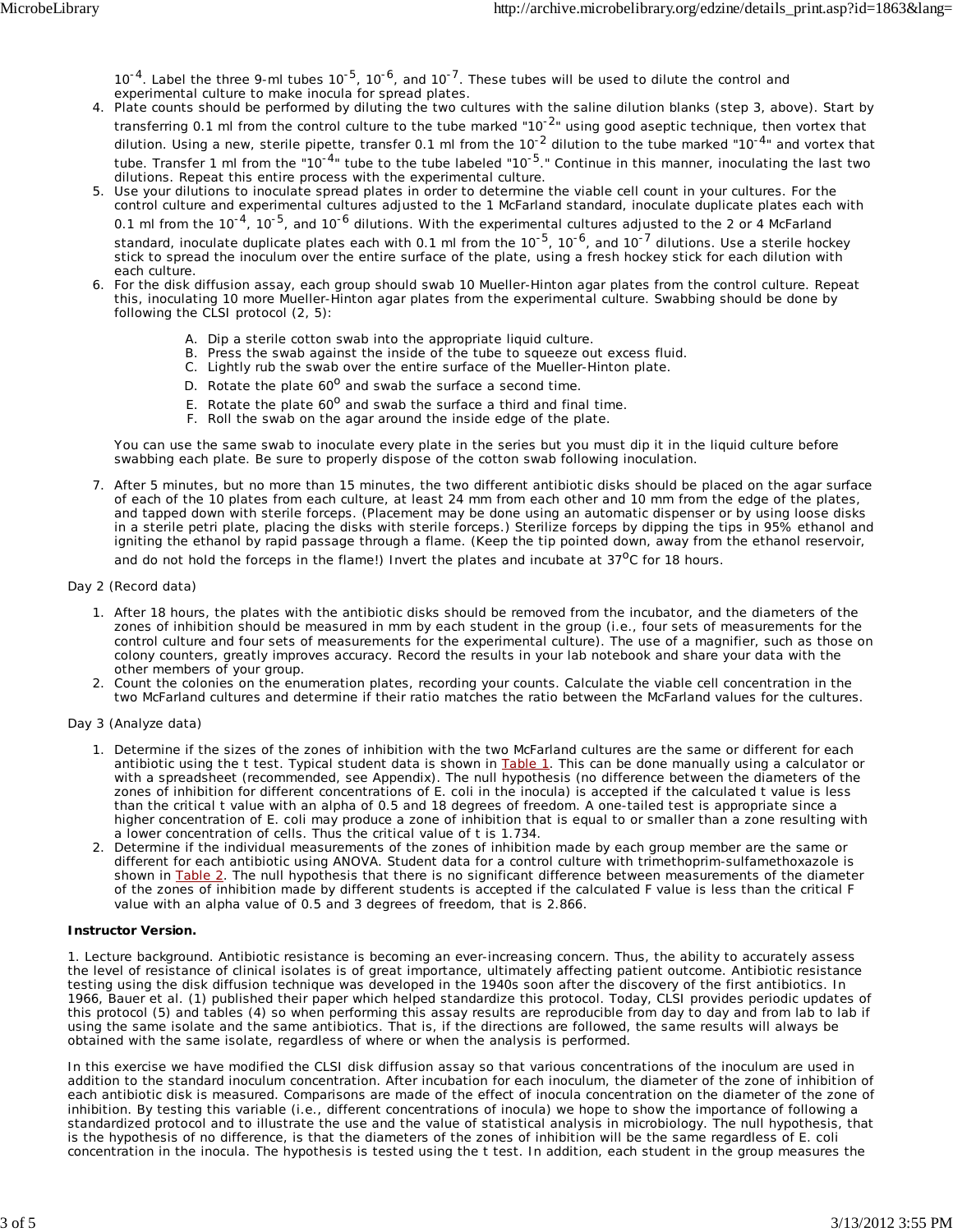zones of inhibition and their results are compared. In this instance, the null hypothesis, that there is no difference between their measurements, is tested with ANOVA.

Students should read the protocol and organize their groups before the start of the experiment. In preparation for this exercise, we recommend that the instructor have them address the following points:

- Draw a flow diagram of the experiment noting how you would make the dilutions and then perform the plate counts. This experiment investigates the effect of bacterial concentration in the disk diffusion assay. What other variables could be investigated and which statistical tools would be appropriate for analysis?
- What are the modes of action of the antibiotics used? Would they be expected to act against gram-positive or  $\bullet$ gram-negative organisms or both?
- Do you think that it would make a difference if more than one person inoculated the plates for antibiotic testing? What statistical test would you use to test your hypothesis?
- How is resistance or sensitivity to an antibiotic determined using the disk diffusion assay? Does this have clinical relevance? What is the measurement that is used to determine this? Would a measurement of the same magnitude imply resistance (or sensitivity) if the organism tested was a different species?
- $\bullet$ Would you expect bacteria in the stationary phase of growth to be more sensitive or resistant to an antibiotic as compared to the same species in the exponential phase? (Hint: would preincubation of plates with the antibiotic disks in place affect the size of the zone around the disk?)
- List some ways in which antibiotic resistance can be transferred from one bacterium to another. Briefly describe each mechanism.

2. Before beginning the lab work, a preliminary lecture outlining the objectives, describing the laboratory techniques, and discussing how the data will be analyzed would be helpful. The emphasis should be on what are likely to be new techniques, for example inoculating spread plates with a swab, as described above, and diluting cultures to a McFarland standard. It is important that swabbing be done with a light touch or small channels will occur, making it difficult to measure the zone of inhibition. Diluting to the McFarland standard seemed to be particularly stressful. The hint given above, to read a line of print through the standard and the culture, is very helpful. Although students may want to use a spectrophotometer, it should be emphasized that the method was developed using the 0.5 McFarland standard and that this is another skill to learn. (For your benefit, the absorbance of a 0.5 McFarland standard at 625 nm in a cuvette with a 1-cm light path should be 0.08 to 0.10.)

3. Plates should be incubated at  $37^{\circ}$ C as soon as the antibiotic disks are in place. Preincubation at room temperature will skew results.

4. A general lecture over the importance of statistics to data analysis may be used to introduce discussion of analyzing class data. Several statistics books may be used as a reference but *Introductory Biological Statistics* (3) is recommended. Key points to consider:

- Select an alpha level of 0.05. This is the level usually selected as it offers a good compromise to avoid Type I
- (rejecting a null hypothesis that is true) or Type II (not rejecting a null hypothesis that is false) errors.
- The *t* test is a powerful and robust test for determining if two populations have different means when samples are independent and random and the measured variable is continuous and normally distributed.
- ANOVA (analysis of variance) is more appropriate (and less error prone) than running multiple *t* tests when there are more than two samples to compare. In ANOVA there are two types of variance to consider: error variance (withingroups variance) and treatment variance (between-groups variance). Since the zones of inhibition being measured by each group member are the same, the within-groups variance should be the same. Therefore, any difference between the variances of the measurements would be due to the treatment (individual making the measurement). ANOVA can indicate a difference between the treatments but additional tests are necessary to find which treatments are significantly different.
- 5. It is recommended to perform calculations with a spreadsheet rather than a calculator because
	- spreadsheets record the data entered, decreasing input mistakes and allowing the data to be distributed in a clear format among coworkers and to instructors.
	- spreadsheets allow several analyses to be performed from one set of entered data.
	- **spreadsheets simplify analyses, reducing mistakes.**
	- spreadsheets are a powerful analytical instrument that have become a common scientific tool and, as such, should be part of any education in science.

6. A tutorial on using Microsoft Excel to analyze the data in this exercise is available in the Appendix.

7. It may be possible to gather the entire class' data and plot cell concentration versus zone of inhibition. It provides an opportunity to discuss graphing and may demonstrate if the relationship between zone size and concentration is linear or logarithmic.

#### **Safety Issues.**

*E. coli* is considered a biosafety level 2 pathogen. Although all students who are taking this class at our institution already have knowledge of safe handling procedures for microorganisms, it is the responsibility of the instructor to review these issues. Information on appropriate handling can be obtained from Centers for Disease Control and Prevention (7).

#### **ASSESSMENT and OUTCOMES**

#### **Suggestions for Assessment.**

The activity is assessed using written reports prepared by the students. The reports include the raw data, results of statistical analyses, and interpretations of the statistical analyses. Students should also be able to describe, in their own words, the importance of a standardized antibiotic testing protocol.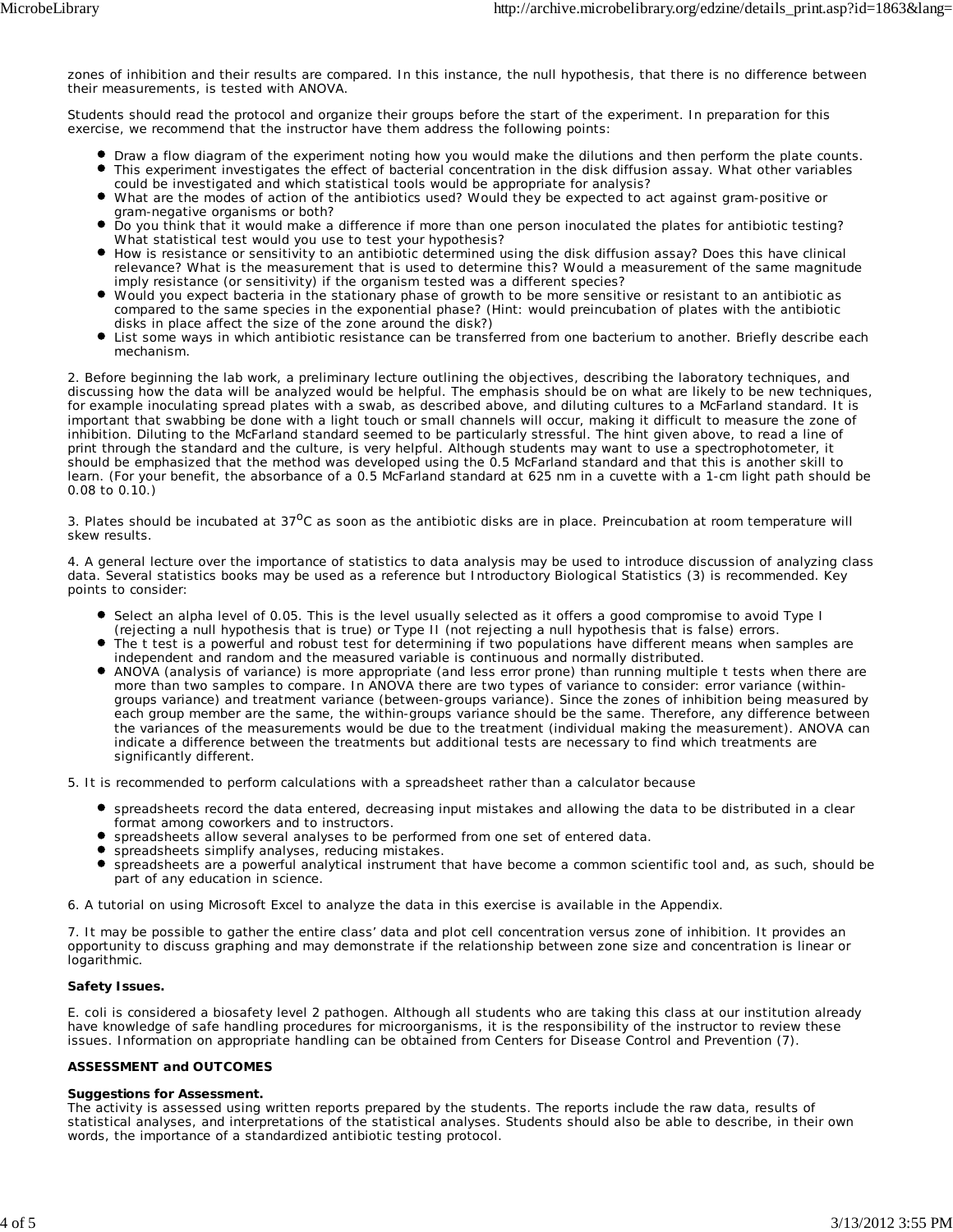#### **Field Testing.**

This activity is included in Microbiological Procedures, a lab-oriented course at the sophomore-junior level. There are usually 25 to 30 undergraduate microbiology majors enrolled. Based on pre- and posttests, students demonstrated increased understanding of laboratory methods, including bacterial enumeration, the use of standardized protocols, and the appropriate application of the *t* test and ANOVA. Students identified data analysis, especially using spreadsheets, as the best part of this activity.

#### **Student Data.**

Table 1 displays typical student data for diameters of zones of inhibition from gentamicin for *E. coli* cultures adjusted to 0.5 and 1 McFarland standards. Results of the *t* test, performed using Microsoft Excel, indicate that the zones with the greater cell density were significantly smaller than the zones with the less dense culture.

Table 2 displays typical student data for measurements of the diameters of zones of inhibition from gentamicin for an *E. coli* culture adjusted to a 0.5 McFarland standard, made separately by four different students. ANOVA (using a spreadsheet) suggests no significant difference between the sets of measurements.

#### **SUPPLEMENTARY MATERIALS**

#### **References.**

- 1. Bauer, A. W., W. M. M. Kirby, J. C. Sherris, and M. Turke. 1966. Antibiotic susceptibility testing by a standardized single disk method. Am. J. Clin. Pathol. **45:**493–496.
- **Becton Dickinson and Company.** 2004. BBL Sensi-Disc antimicrobial susceptibility test discs. 2001/06. BD Diagnostic 2. Systems, Sparks, Md.
- 3. **Hampton, R. E.** 1994. Introductory biological statistics. WCB/McGraw-Hill, Dubuque, Ia.
- **National Committee for Clinical Laboratory Standards.** 2004. Performance standards for antimicrobial susceptibility 4. testing: fourteenth informational supplement. M100-S14. National Committee for Clinical Laboratory Standards, Wayne, Pa.
- **National Committee for Clinical Laboratory Standards.** 2000. Performance standards for antimicrobial susceptibility 5. tests, 7th ed. National Committee for Clinical Laboratory Standards, Wayne, Pa.
- **Smibert, R. M., and N. R. Krieg.** 1994. Phenotypic characterization, p. 607–654. *In* P. Gerhardt, R. G. E. Murray, W. 6. A. Wood, and N. R. Krieg (ed.), Methods for general and molecular biology. American Society for Microbiology, Washington, D.C.
- **U.S. Department of Health and Human Services Public Health Service, Centers for Disease Control and** 7. **Prevention, and National Institutes of Health.** 1999. Biosafety in microbiological and biomedical laboratories, 4th ed. U.S. Department of Health and Human Services publication no. (CDC) 99-xxxx.

#### **Appendices.**

Appendix 1. Using Microsoft Excel to Analyze Data from the Disk Diffusion Assay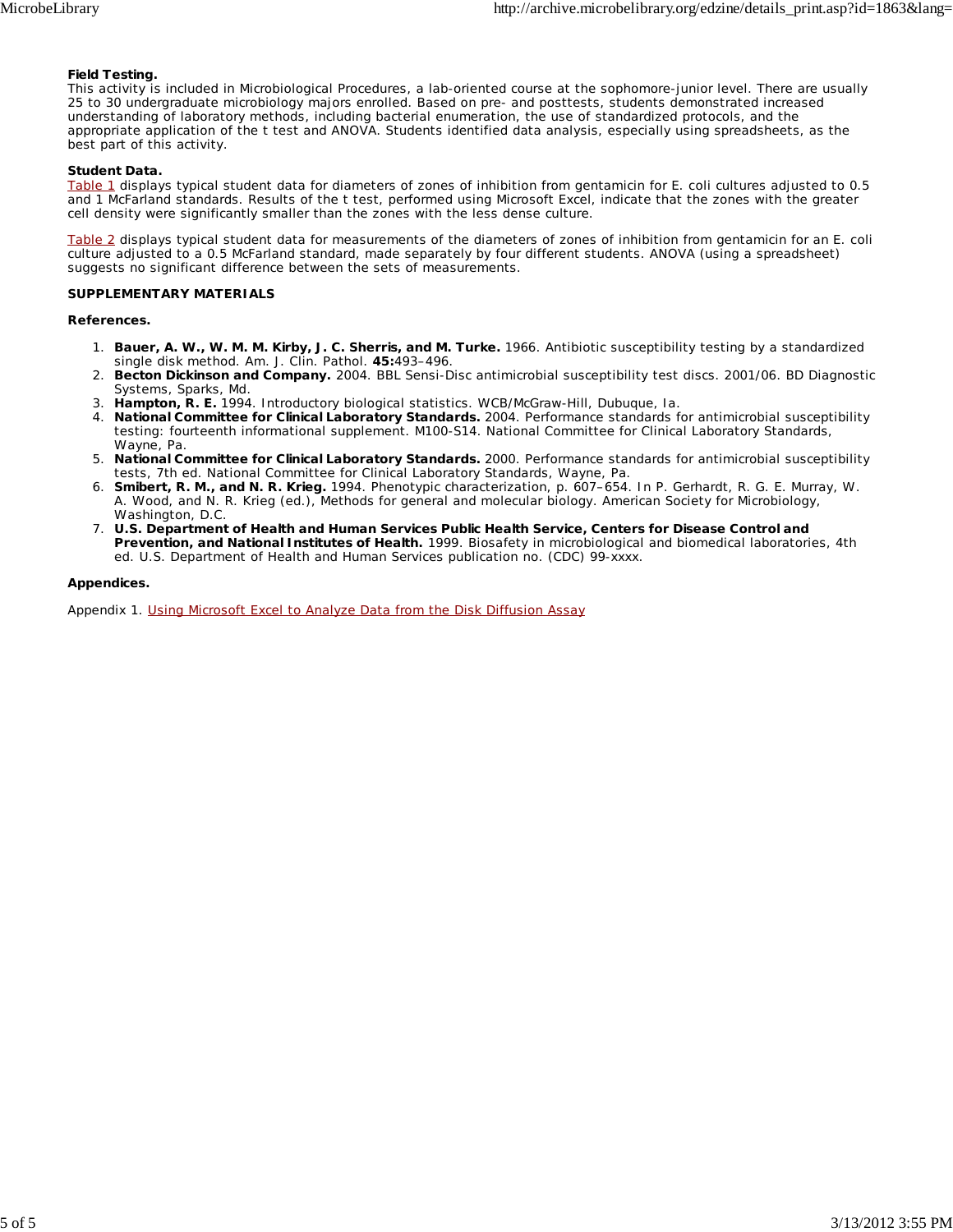**Table 1.** Student data for gentamic in with E. coli cultures adjusted to 0.5 and 1 McFarland standards. Data were compared with a t-test.

| Disk Diffusion Assay |                              |               |                                             |                   |          |
|----------------------|------------------------------|---------------|---------------------------------------------|-------------------|----------|
| GM10, 0.5 GM10, 1    |                              |               | t-Test: Two-Sample Assuming Equal Variances |                   |          |
| 24                   | 24                           |               |                                             |                   |          |
| 25                   | 26                           |               |                                             | GM10, 0.5 GM10, 1 |          |
| 24                   | 25                           |               | Mean                                        | 24.4              | 25.1     |
| 25                   | 24                           |               | Variance                                    | 0.266667          | 0.544444 |
| 25                   | 25                           |               | Observations                                | 10                | 10       |
| 24                   | 26                           |               | Pooled Variance                             | 0.405556          |          |
| 24                   | 25                           |               | <b>Hypothesized Mean Difference</b>         |                   |          |
| 25                   | 26                           |               | df                                          | 18                |          |
| 24                   | 25                           |               | t Stat                                      | $-2.457864$       |          |
| 24                   | 25                           |               | P(T <= t) one-tail                          | 0.012172          |          |
|                      |                              |               | t Critical one-tail                         | 1.734063          |          |
| 24.4                 |                              | $25.1$ = mean | P(T<=t) two-tail                            | 0.024345          |          |
|                      | $0.516398$ $0.737865 = s.d.$ |               | t Critical two-tail                         | 2.100924          |          |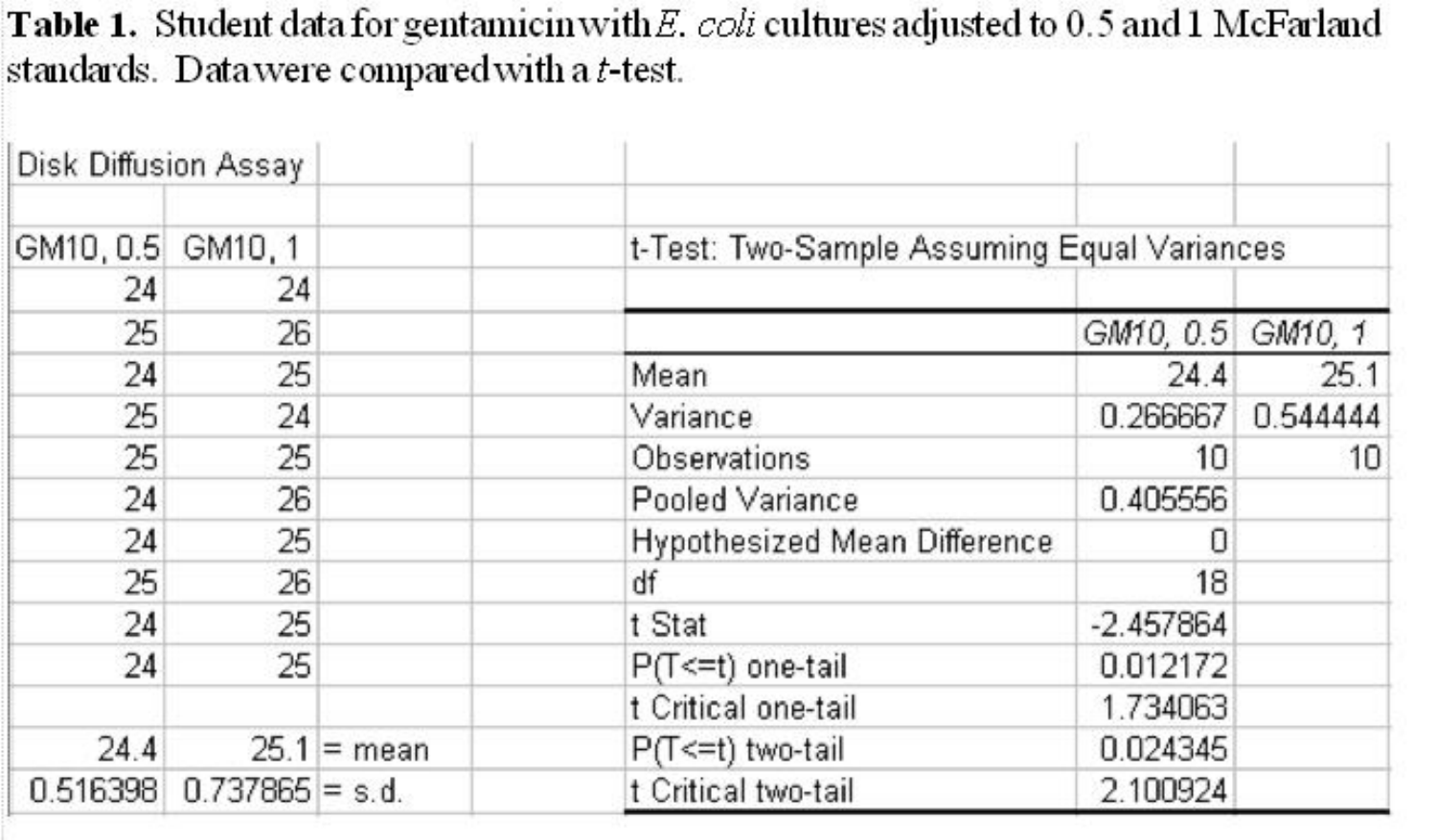Table 2. Measurements of the diameter of zones of inhibition made with the same ten samples by each of the four group members. Data were compared using ANOVA.

| Disk Diffusion |        |          |                  |               |                       |       |     |         |               |          |          |
|----------------|--------|----------|------------------|---------------|-----------------------|-------|-----|---------|---------------|----------|----------|
| SXT, 0.5       |        |          |                  |               | Anova: Single Factor  |       |     |         |               |          |          |
| A              | В      | C        | Ð                | $=$ student   |                       |       |     |         |               |          |          |
| 29             | 29     | 30       | 27               |               | SUMMARY               |       |     |         |               |          |          |
| 32             | 29     | 31       | 31               |               | Groups                | Count | Sum | Average | Variance      |          |          |
| 29             | 29     | 30       | 27               |               |                       | 10    | 298 |         | 29.8 0.844444 |          |          |
| 30             | 32     | 31       | 31               |               | в                     | 10    | 302 |         | 30.2 1.511111 |          |          |
| 30             | 31     | 31       | 30               |               | С                     | 10    | 304 |         | 30.4 0.266667 |          |          |
| 30             | 32     | 30       | 31               |               |                       | 10    | 298 | 29.8    | 2.4           |          |          |
| 30             | 31     | 31       | 30               |               |                       |       |     |         |               |          |          |
| 30             | 30     | 30       | 30               |               |                       |       |     |         |               |          |          |
| 29             | 29     | 30       | 31               |               | <b>ANOVA</b>          |       |     |         |               |          |          |
| 29             | 30     | 30       | 30               |               | Source of Variation   | SS    | df  | MS      | F             | P-value  | $F$ crit |
|                |        |          |                  |               | <b>Between Groups</b> | 2.7   | 3   | 0.9     | 0.716814      | 0.548441 | 2.866265 |
| 29.8           | 30.2   | 30.4     |                  | $29.8$ = mean | Within Groups         | 45.2  | 36  | 255556  |               |          |          |
| 0.918937       | 229273 | 0.516398 | $.549193 = s.d.$ |               |                       |       |     |         |               |          |          |
|                |        |          |                  |               | Total                 | 47.9  | 39  |         |               |          |          |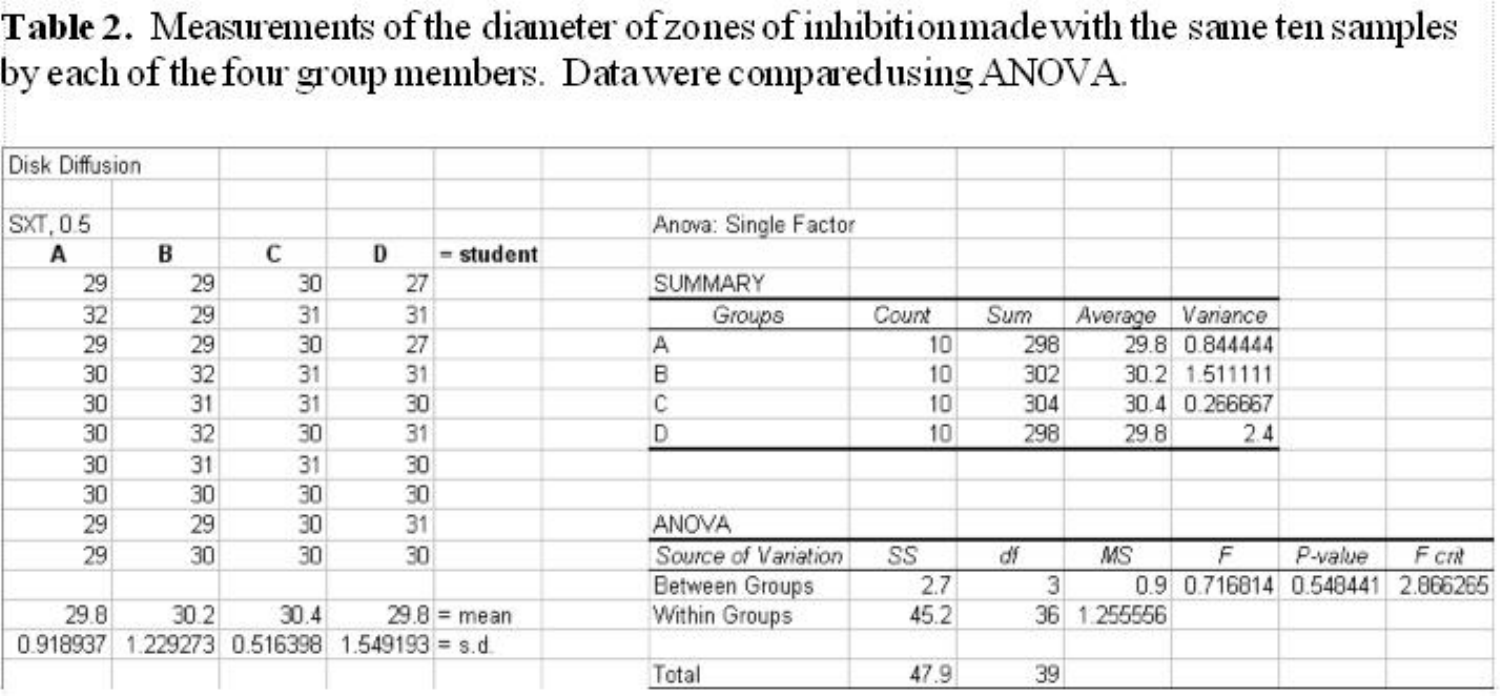# Using Microsoft® Excel to Analyze Data from the Disk Diffusion Assay

## **Entering and Formatting Data**

Open Excel. Set up the spreadsheet page (Sheet 1) so that anyone who reads it will understand the page (Figure 1).

- Type a **title** in the cell in the upper lefthand corner, cell A1
- Label column A as the data from the 0.5 McFarland culture with gentamicin (GM10) in cell A3
- **Label column B** as the data from the other McFarland culture with gentamicin. (In this example, the 1 McFarland culture.)
- Repeat with the trimethoprim/sulfamethoxazole (SXT) data.
- **Enter the appropriate data** (diameter of zones of inhibition in mm) in each column (Fig. 1).

|    | А                    | В       | C        | D      |  |
|----|----------------------|---------|----------|--------|--|
| 1  | Disk Diffusion Assay |         |          |        |  |
| 2  |                      |         |          |        |  |
| 3  | GM10, 0.5            | GM10, 1 | SXT, 0.5 | SXT, 1 |  |
| 4  | 24                   | 24      | 30       | 29     |  |
| 5  | 25                   | 26      | 31       | 31     |  |
| 6  | 24                   | 25      | 30       | 32     |  |
| 7  | 25                   | 24      | 31       | 31     |  |
| 8  | 25                   | 25      | 31       | 31     |  |
| 9  | 24                   | 26      | 30       | 34     |  |
| 10 | 24                   | 25      | 31       | 30     |  |
| 11 | 25                   | 26      | 30       | 32     |  |
| 12 | 24                   | 25      | 30       | 32     |  |
| 13 | 24                   | 25      | 30       | 32     |  |
| 14 |                      |         |          |        |  |
|    |                      |         |          |        |  |

**Figure 1**

## **Calculating the Mean and Standard Deviation** (should this be desired)

You can **calculate the mean and standard deviation** for each column using the functions "**=average( )**" and "**=stdev( )**", respectively (Fig 2).

| $\frac{2}{3}$ $\frac{4}{5}$ | GM10, 0.5         | GM10, 1 |
|-----------------------------|-------------------|---------|
|                             | 24                | 24      |
|                             | $\frac{25}{24}$   | 26      |
|                             |                   | 25      |
| $\frac{6}{7}$               |                   | 24      |
|                             | 25 25 24 24 25 24 | 25      |
| 9                           |                   | 26      |
| 10                          |                   | 25      |
| 11                          |                   | 26      |
| 12                          |                   | 25      |
| 13                          | .<br>و2           | 25      |
| 14                          |                   |         |
| 15                          | =average(A4:A13)  |         |
| 16                          |                   |         |
|                             | Fianro            |         |

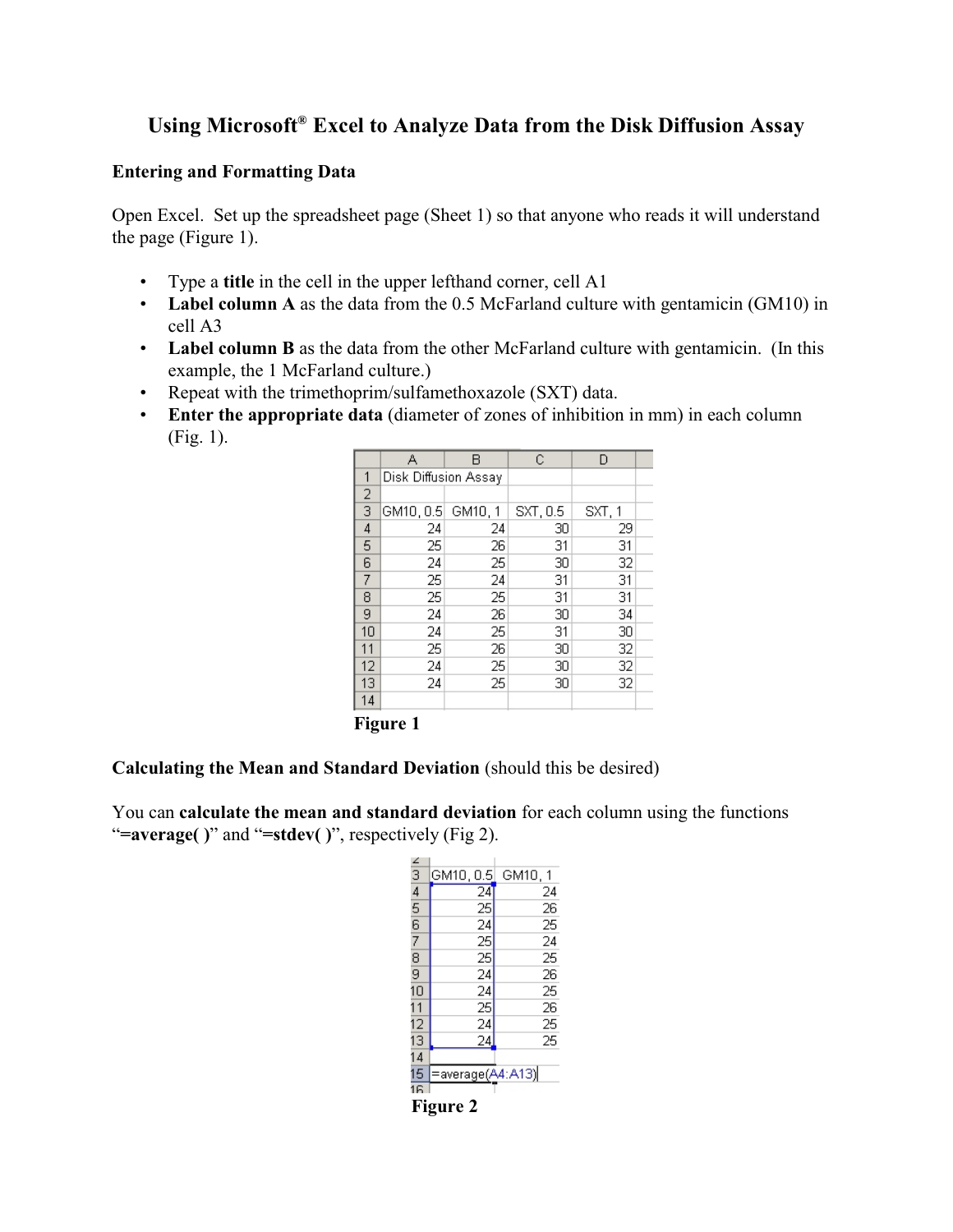- The **data for each column goes inside the parentheses** and may be entered by leftclicking and dragging the mouse over the values after typing the open parenthesis.
- Finish by typing the **close parenthesis** and hitting the "Enter" button.
- **Copy the functions** (left-click and drag to select, right click and "Copy") and paste them under the other columns (left-click and drag to select, right click and "Paste") (Fig 3).

|                | А                    | в        | C        | D       |
|----------------|----------------------|----------|----------|---------|
| 1              | Disk Diffusion Assay |          |          |         |
| $\overline{2}$ |                      |          |          |         |
| 3              | GM10, 0.5            | GM10, 1  | SXT, 0.5 | SXT, 1  |
| 4              | 24                   | 24       | 30       | 29      |
| 5              | 25                   | 26       | 31       | 31      |
| 6              | 24                   | 25       | 30       | 32      |
| 7              | 25                   | 24       | 31       | 31      |
| 8              | 25                   | 25       | 31       | 31      |
| 9              | 24                   | 26       | 30       | 34      |
| 10             | 24                   | 25       | 31       | 30      |
| 11             | 25                   | 26       | 30       | 32      |
| 12             | 24                   | 25       | 30       | 32      |
| 13             | 24                   | 25       | 30       | 32      |
| 14             |                      |          |          |         |
| 15             | 24.4                 | 25.1     | 30.4     | 31.4    |
| 16             | 0.516398             | 0.737865 | 0.516398 | 1.34989 |
| 4 <sub>7</sub> |                      |          |          |         |

**Figure 3**

### **The** *t***-test**

The easiest way to perform **statistical analyses** with a spreadsheet is to **use the built-in functions**. With Excel, they can be found by **clicking on "Tools"** on the toolbar and **selecting "Data Analysis"** (Fig. 4).



**Figure 4**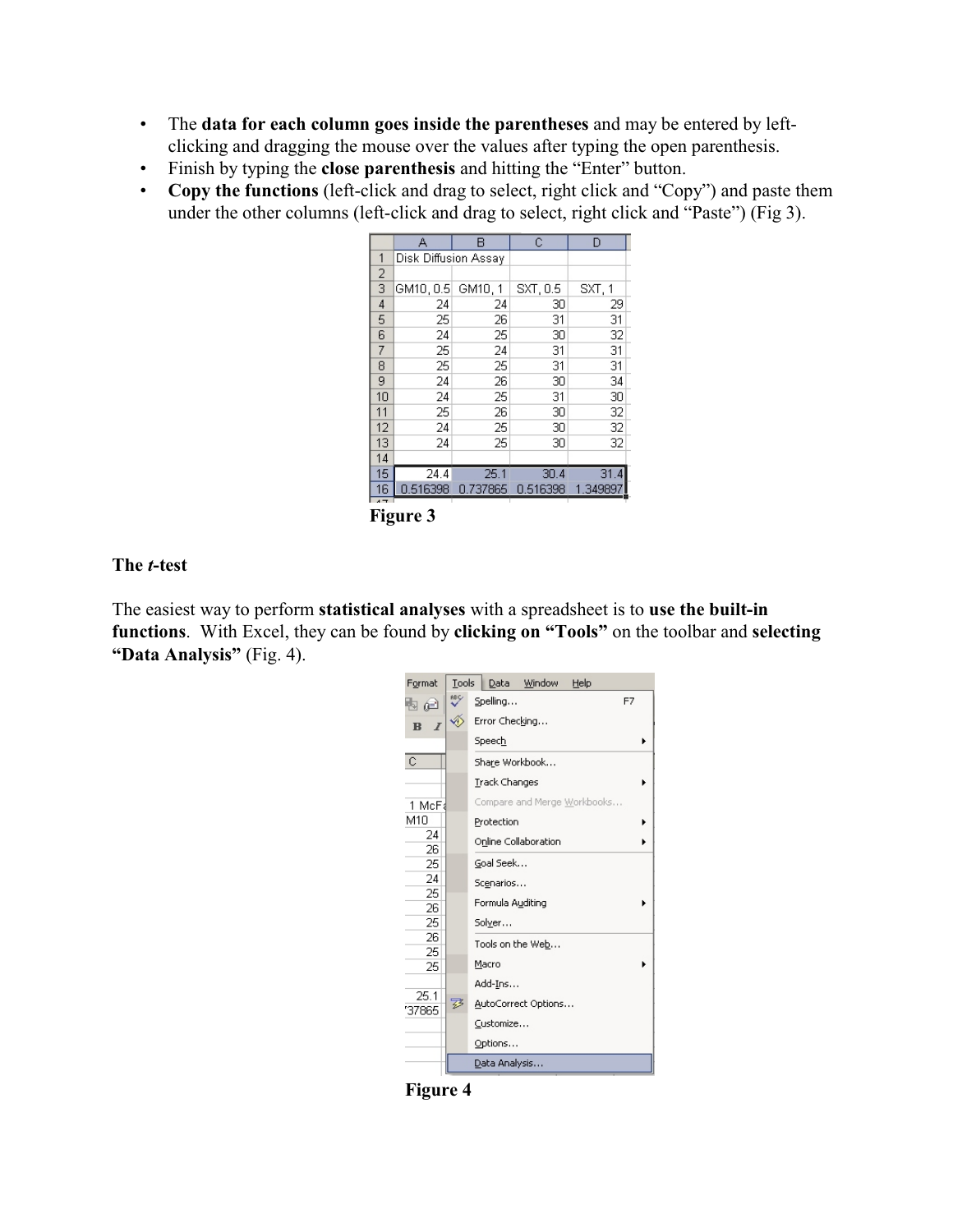If the "**Data Analysis**" selection is not listed it means that the functions haven't been installed. To install them, you must have access to the **installation program**, either on CD or through a network.

- Select "**Add-Ins**" under the "**Tools**" menu (Fig. 4).
- When the "Add-Ins" menu comes up, choose "**Analysis ToolPak**" (Fig. 5) and click on "OK."



**Figure 5**

When you select "Data Analysis" on the "Tools" menu (Fig. 5), the "Data Analysis" menu pops up (Fig. 6).



**Figure 6**

- Scroll down and **select "t-test: Two-Sample Assuming Equal Variances."**
- After you **click "OK,"** the "t-test: Two-Sample Assuming Equal Variances" menu pops up (Fig. 7) and you need to **select your data**.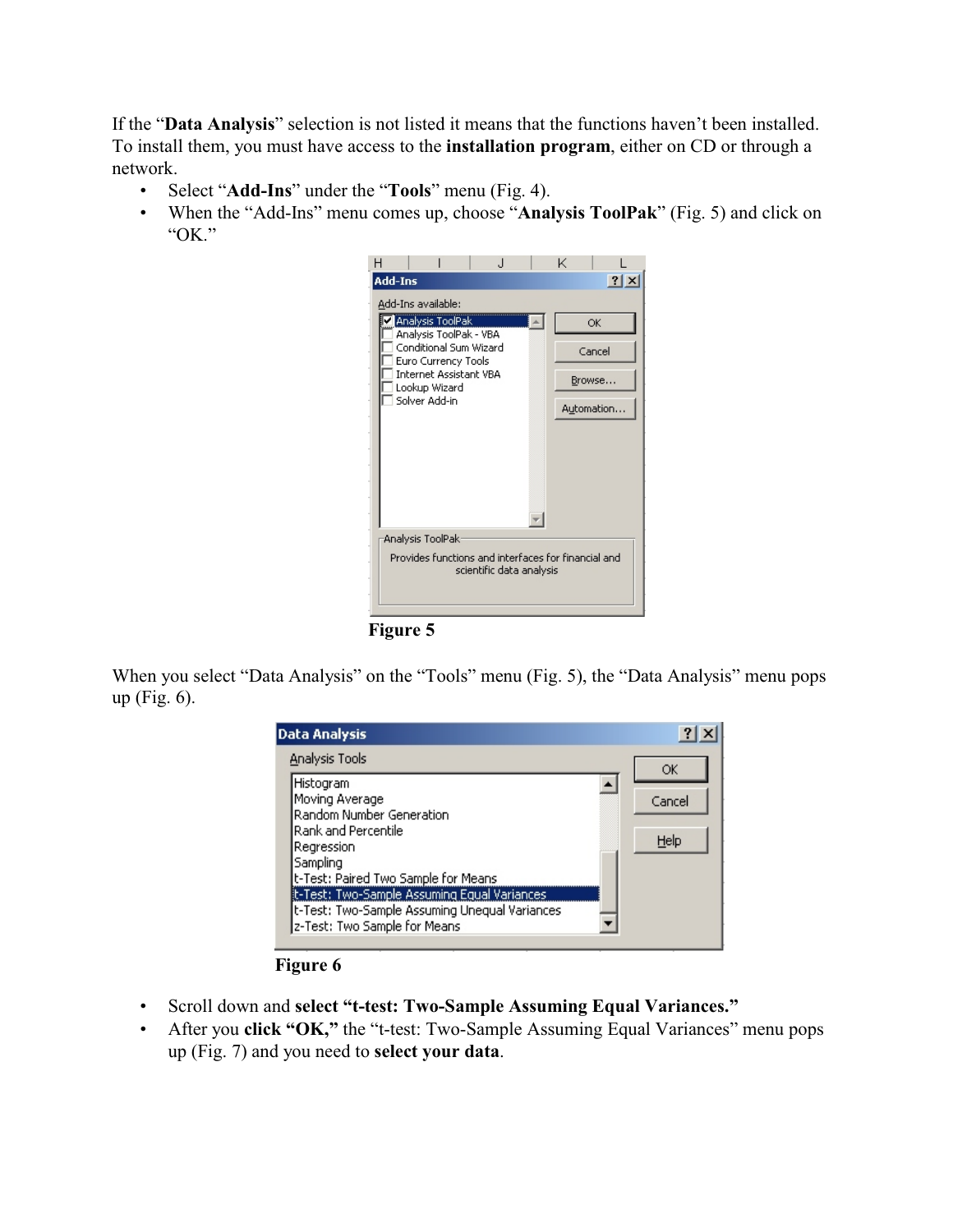| -Input:                       | t-Test: Two-Sample Assuming Equal Variances | $?$ $\times$ |
|-------------------------------|---------------------------------------------|--------------|
| Variable 1 Range:             |                                             | OK.          |
| Variable 2 Range:             |                                             | Cancel       |
| Hypothesized Mean Difference: |                                             | Help         |
| $\Box$ Labels                 |                                             |              |
| Alpha:<br> 0.05               |                                             |              |
| Output options                |                                             |              |
| © Output Range:               |                                             |              |
| C New Worksheet Ply:          |                                             |              |
|                               |                                             |              |

**Figure 7**

- **Click on the red arrow** on the right side of the box next to the "**Variable 1 Range:**" label.
- A menu pops up for data input (Fig. 8).

|          | t-Test: Two-Sample Assuming Equal Variances |  |  |
|----------|---------------------------------------------|--|--|
|          |                                             |  |  |
|          |                                             |  |  |
|          |                                             |  |  |
| Figuro 8 |                                             |  |  |

**Figure 8**

- **Enter data** by dragging the mouse over the values in the appropriate column, for example Column A, cells 3-13. **Hit "Enter" when done**. This will input the values for the zones of inhibition with gentamicin (GM10) on the plates inoculated from the 0.5 McFarland culture, as well as the column label.
- **Repeat this process**, clicking on the arrow for "**Variable 2 Range:**" and entering the other gentamicin data in Column B.
- Leave the "**Hypothesized Mean Difference**" selection blank, check the "**Labels**" box, and leave "**Alpha**" at 0.05.
- **Select a cell** on the spreadsheet, for example F3, where you want the **results of the** *t***-test** to be placed.
- The completed "**t-test: Two-Sample Assuming Equal Variances**" menu should look similar to Figure 9.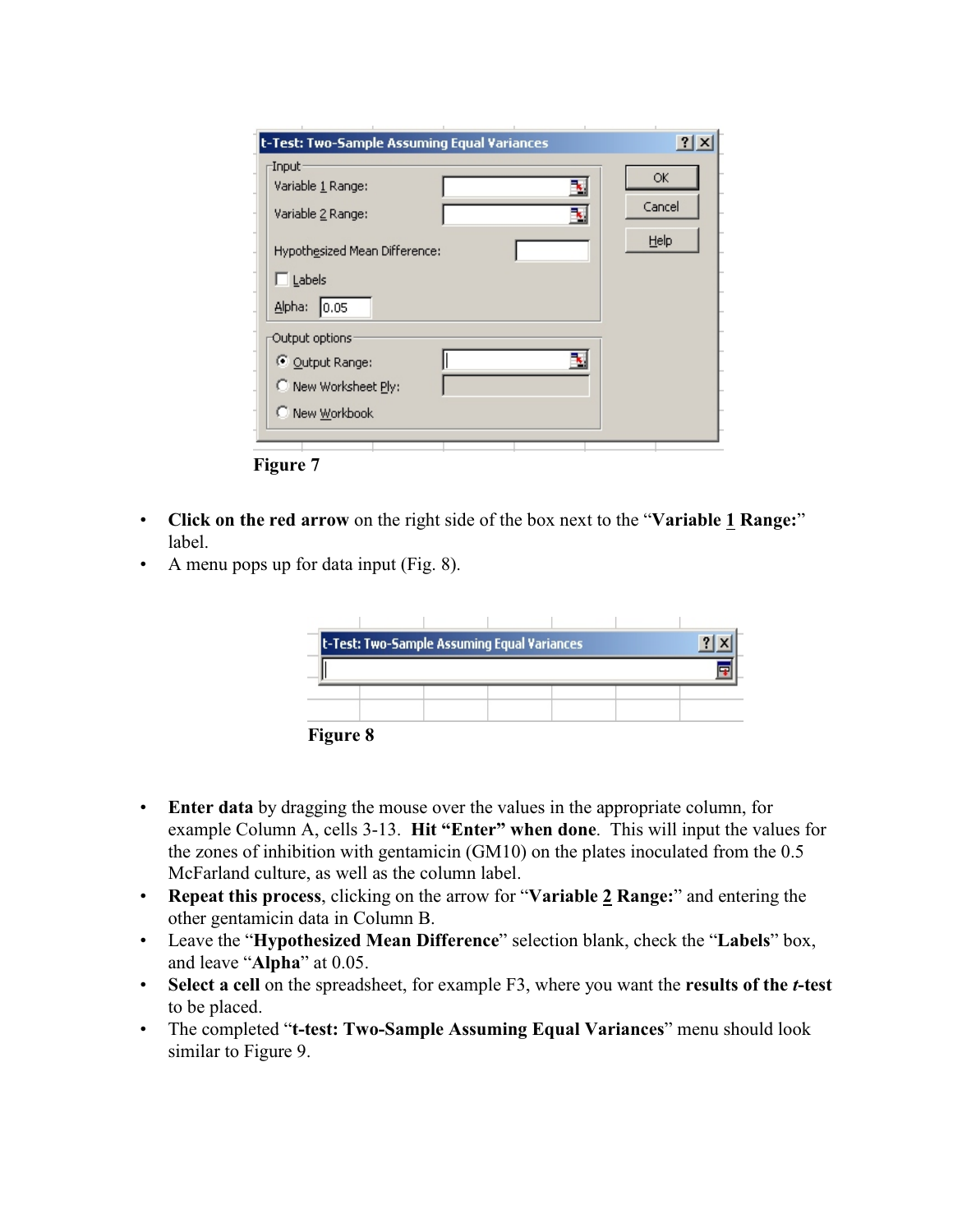| t-Test: Two-Sample Assuming Equal Variances                                      |                                              | $ ?  \times$         |
|----------------------------------------------------------------------------------|----------------------------------------------|----------------------|
| Input<br>Variable 1 Range:<br>Variable 2 Range:<br>Hypothesized Mean Difference: | ×.<br>\$A\$3:\$A\$13<br>٦.<br>\$B\$3:\$B\$13 | ОК<br>Cancel<br>Help |
| $\overline{\triangledown}$ Labels<br>Alpha:<br> 0.05                             |                                              |                      |
| Output options:<br>© Output Range:<br>C New Worksheet Ply:                       | \$F\$3                                       |                      |
| C New Workbook<br><b>Figure 9</b>                                                |                                              |                      |

- **Click on "OK"** and the table of information for the *t*-test should appear, beginning in cell F3.
- Move the cursor to the right hand border of the Column F label so that the **column resize cursor** appears (Fig. 10).

| F | F                                           | G                          | н         |                      |  |
|---|---------------------------------------------|----------------------------|-----------|----------------------|--|
|   |                                             |                            |           | column resize cursor |  |
|   |                                             |                            |           |                      |  |
|   | t-Test: Two-Sample Assuming Equal Variances |                            |           |                      |  |
|   |                                             |                            |           |                      |  |
|   |                                             | GM10, 0.5 GM10, 1          |           |                      |  |
|   | Mean                                        |                            | 24.4 25.1 |                      |  |
|   |                                             | Variance 0.266667 0.544444 |           |                      |  |
|   | Observatio                                  | 1 <sub>0</sub>             | 1Π        |                      |  |
|   | Pooled Va 0.405556                          |                            |           |                      |  |
|   | <b>Hypothesi:</b>                           | n                          |           |                      |  |
|   | df                                          | 18                         |           |                      |  |
|   | t Stat -2.45786                             |                            |           |                      |  |
|   | P(T <= t) on 0.012172                       |                            |           |                      |  |
|   | t Critical or 1.734063                      |                            |           |                      |  |
|   | P(T<=t) tw 0.024345                         |                            |           |                      |  |
|   | t Critical tv 2.100924                      |                            |           |                      |  |
|   |                                             |                            |           |                      |  |

**Figure 10**

• Drag the column to the right until the labels can be read (Fig. 11).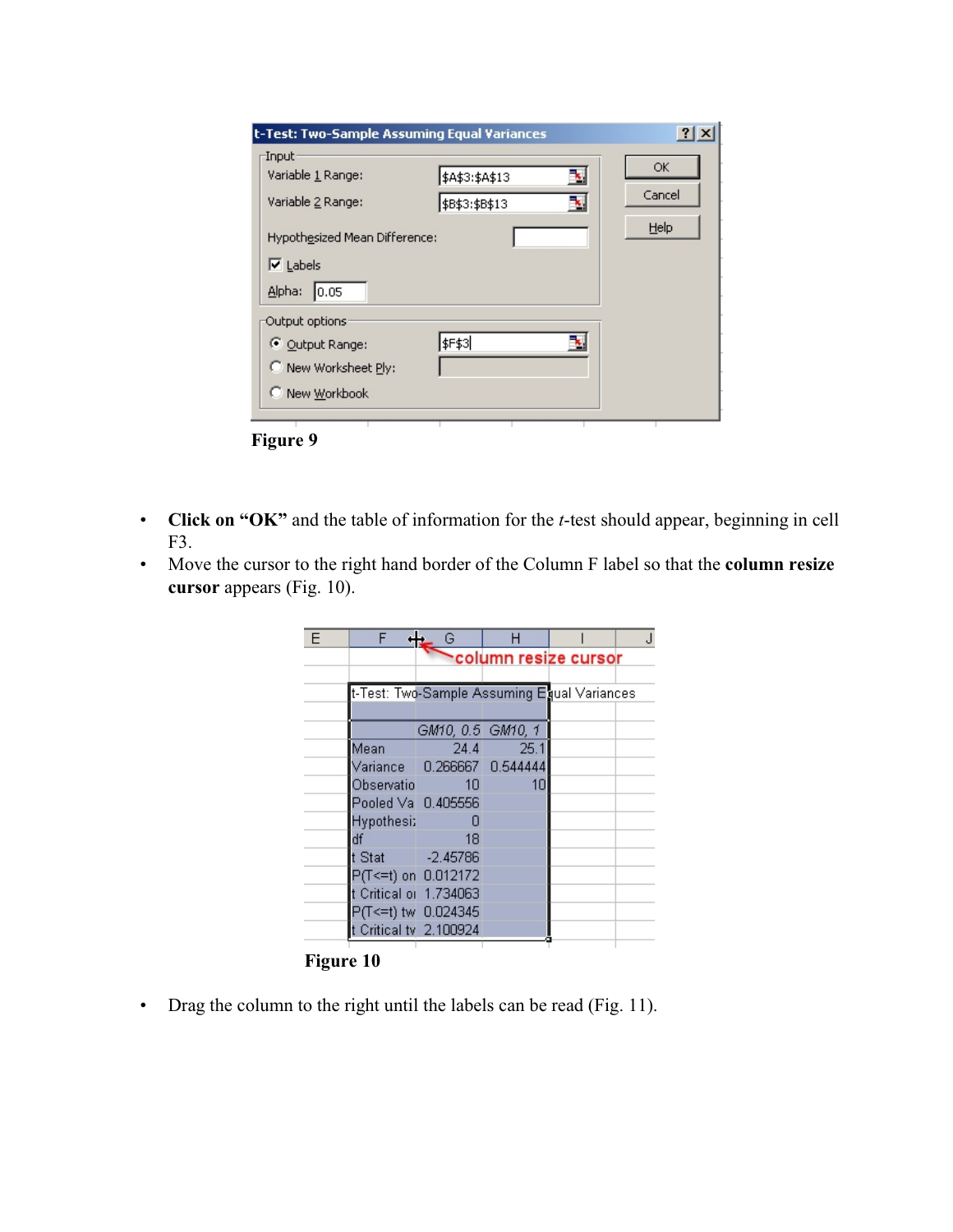| t-Test: Two-Sample Assuming Equal Variances |            |          |  |  |
|---------------------------------------------|------------|----------|--|--|
|                                             |            |          |  |  |
|                                             | GM10, 0.5  | GM10, 1  |  |  |
| Mean                                        | 24.4       | 25.1     |  |  |
| Variance                                    | 0.266667   | 0.544444 |  |  |
| Observations                                | 10         | 10       |  |  |
| Pooled Variance                             | 0.405556   |          |  |  |
| Hypothesized Mean Difference                | n          |          |  |  |
| df                                          | 18         |          |  |  |
| t Stat                                      | $-2.45786$ |          |  |  |
| P(T<=t) one-tail                            | 0.012172   |          |  |  |
| t Critical one-tail                         | 1.734063   |          |  |  |
| P(T<=t) two-tail                            | 0.024345   |          |  |  |
| t Critical two-tail                         | 2.100924   |          |  |  |

**Figure 11**

• **Compare the calculated** *t* **value (t Stat) with the critical value for** *t* (t Critical) for  $alpha = 0.05$  and with 18 degrees of freedom (df). We might expect that with a higher concentration of cells the zone of inhibition would be equal to or smaller than the zone produced with the 0.5 McFarland culture, so a one-tailed *t*-test would be appropriate. Therefore, if the calculated *t* value (-2.45786, in this example) is less than the negative critical value for *t* (-1.734073), we reject the null hypothesis that there is no difference between the zones of inhibition from the 0.5 and 1 McFarland cultures.

## **ANOVA**

To **set up a spreadsheet for ANOVA**, list the measurements of zones of inhibition made by each student according to antibiotic and McFarland culture (Fig. 12). Calculate means and standard deviations, if desired.

|                | А              | В        | C        | D        |
|----------------|----------------|----------|----------|----------|
| 1              | Disk Diffusion |          |          |          |
| $\overline{a}$ |                |          |          |          |
| $\overline{3}$ | SXT, 0.5       |          |          |          |
| $\overline{4}$ | А              | В        | C        | D        |
| 5              | 29             | 29       | 30       | 27       |
| $\overline{6}$ | 32             | 29       | 31       | 31       |
| 7              | 29             | 29       | 30       | 27       |
| 8              | 30             | 32       | 31       | 31       |
| 9              | 30             | 31       | 31       | 30       |
| 10             | 30             | 32       | 30       | 31       |
| 11             | 30             | 31       | 31       | 30       |
| 12             | 30             | 30       | 30       | 30       |
| 13             | 29             | 29       | 30       | 31       |
| 14             | 29             | 30       | 30       | 30       |
| 15             |                |          |          |          |
| 16             | 29.8           | 30.2     | 30.4     | 29.8     |
| 17             | 0.918937       | 1.229273 | 0.516398 | 1.549193 |

**Figure 12**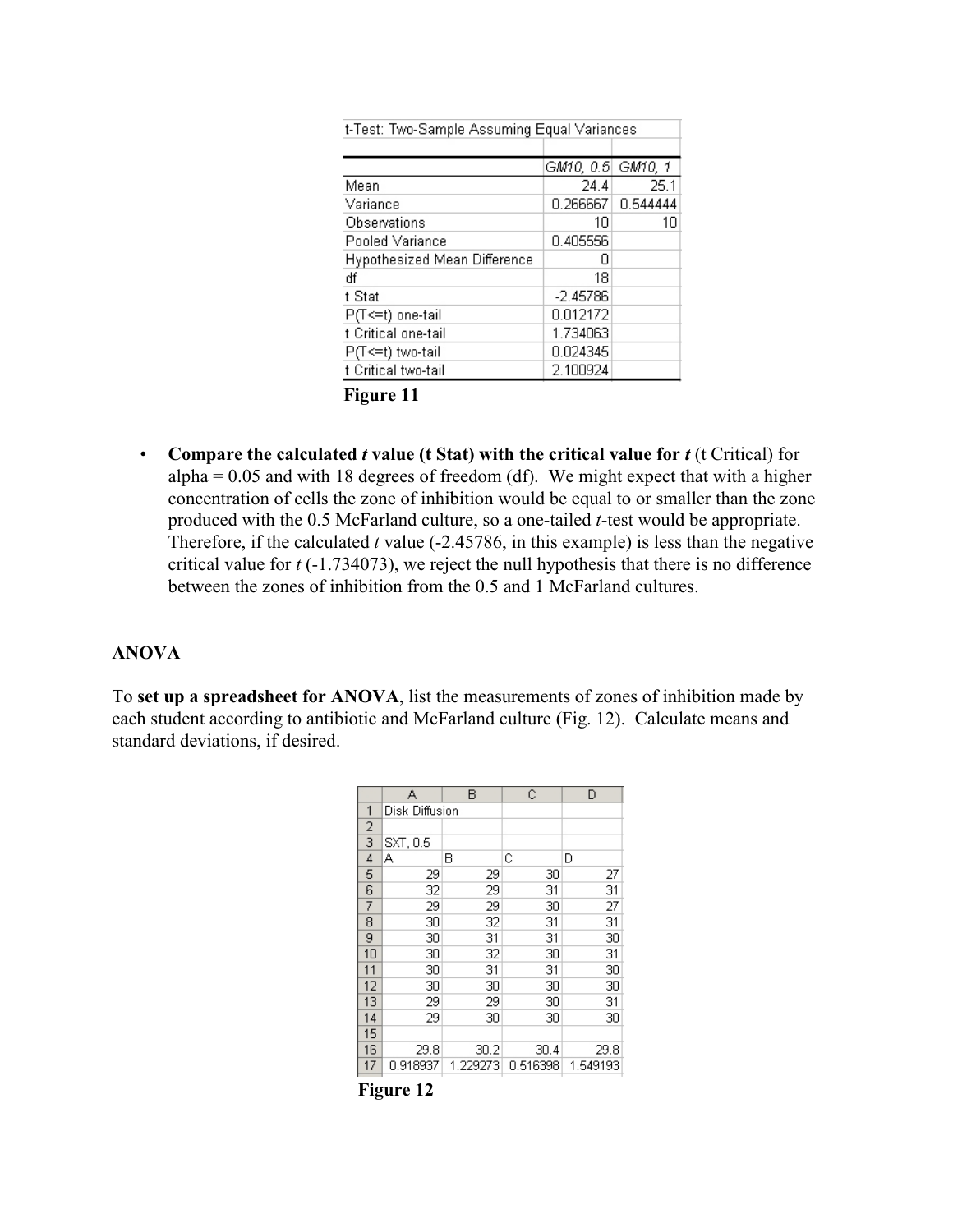For **ANOVA**, use the "**Data Analysis**" menu under the "**Tools**" menu.

- Click on "Tools" on the toolbar
- Select "Data Analysis" (Fig. 4)
- Choose "**ANOVA: Single Factor**" (Fig. 13).

| <b>Data Analysis</b>                                                                                 |        |
|------------------------------------------------------------------------------------------------------|--------|
| Analysis Tools                                                                                       | ОК     |
| iAnova: Single Factor<br>Anova: Two-Factor With Replication<br>Anova: Two-Factor Without Replication | Cancel |
| Correlation<br>Covariance                                                                            | Help   |
| Descriptive Statistics<br>Exponential Smoothing<br>F-Test Two-Sample for Variances                   |        |
| Fourier Analysis<br>Histogram                                                                        |        |



- For "**Input Range**:" select the **data in all four columns**, including the headings in Row 4.
- Make sure that "**Columns**" is selected in "**Grouped By:**."
- Select "**Labels in First Row**."
- "**Alpha:**" should be 0.05.
- For "**Output Range**" select a cell near the data. (In this example, F3.)
- When complete, the "ANOVA: Single Factor" menu should look like Figure 14. Click "OK" and a table will be generated, starting with Cell F3 (Fig. 15).

| <b>Anova: Single Factor</b>                                                                                |                                              |                      |
|------------------------------------------------------------------------------------------------------------|----------------------------------------------|----------------------|
| -Input:<br>Input Range:<br>Grouped By:<br>$\overline{\triangledown}$ Labels in first row<br>0.05<br>Alpha: | \$A\$4:\$D\$14 <br>ъ,<br>C Columns<br>C Rows | OK<br>Cancel<br>Help |
| Output options:<br>© Output Range:<br>New Worksheet Ply:<br>C New Workbook                                 | \$F\$3                                       |                      |

**Figure 14**